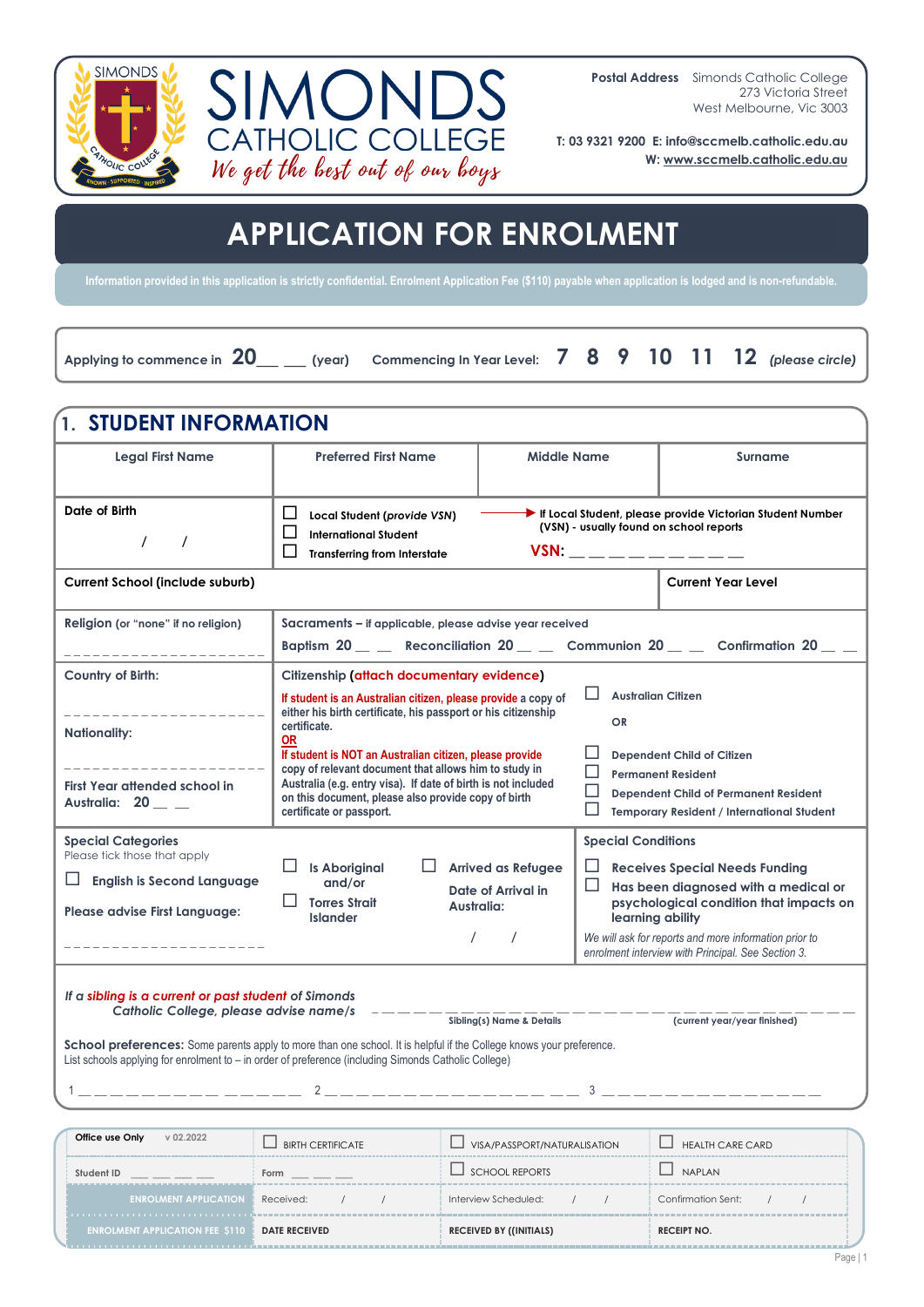|                                                                                                 | 2. PARENT/GUARDIAN INFORMATION                                                                                                             |                                                                                                                                     |                                                                                                                                                    |
|-------------------------------------------------------------------------------------------------|--------------------------------------------------------------------------------------------------------------------------------------------|-------------------------------------------------------------------------------------------------------------------------------------|----------------------------------------------------------------------------------------------------------------------------------------------------|
|                                                                                                 | <b>Child Lives with</b><br>Parent/Guardian (1)                                                                                             | <b>Child Lives with</b><br>Parent/Guardian (2)                                                                                      | Child DOES NOT Live with<br><b>Parent/Guardian</b>                                                                                                 |
| Title (please circle)                                                                           | Mr / Mrs / Ms / Miss / Other                                                                                                               | Mr / Mrs / Ms / Miss / Other                                                                                                        | Mr / Mrs / Ms / Miss / Other                                                                                                                       |
| Surname                                                                                         |                                                                                                                                            |                                                                                                                                     |                                                                                                                                                    |
| <b>Legal First Name</b><br>As per birth certificate                                             |                                                                                                                                            |                                                                                                                                     |                                                                                                                                                    |
| <b>Preferred First Name</b>                                                                     |                                                                                                                                            |                                                                                                                                     |                                                                                                                                                    |
| <b>Relationship to student</b><br>e.g. mother, step-father, aunt foster<br>parent, grand parent |                                                                                                                                            |                                                                                                                                     |                                                                                                                                                    |
| Communication<br>Who should we communicate with and<br>send information and/or accounts to?     | Day to Day matters - by phone<br>Newsletters / Other Info - by mail<br>Reports<br><b>Send School Fee Accounts</b>                          | ⊔<br>Day to Day matters - by phone<br>□<br>Newsletters/Other Info - by mail<br>⊏<br>Reports<br>П<br><b>Send School Fee Accounts</b> | $\Box$<br>Day to Day matters - by phone<br>$\Box$<br>Newsletters/Other Info - by mail<br>$\Box$<br>Reports<br>П<br><b>Send School Fee Accounts</b> |
| <b>Primary Contact</b><br>Who should we contact first?                                          | H<br><b>First Contact</b>                                                                                                                  | Ш<br><b>First Contact</b>                                                                                                           | ப<br><b>First Contact</b>                                                                                                                          |
| <b>Residential Address</b><br>Street                                                            |                                                                                                                                            |                                                                                                                                     |                                                                                                                                                    |
| Suburb                                                                                          |                                                                                                                                            |                                                                                                                                     |                                                                                                                                                    |
| Post Code                                                                                       |                                                                                                                                            |                                                                                                                                     |                                                                                                                                                    |
| <b>Home Phone Number</b>                                                                        |                                                                                                                                            |                                                                                                                                     |                                                                                                                                                    |
| <b>Mobile Phone Number</b>                                                                      |                                                                                                                                            |                                                                                                                                     |                                                                                                                                                    |
| <b>Email Address</b><br>Must be supplied. All school<br>notes/statements are emailed.           |                                                                                                                                            |                                                                                                                                     |                                                                                                                                                    |
| <b>Postal Address</b><br>(or "as above" if same as<br><b>Residential address)</b>               |                                                                                                                                            |                                                                                                                                     |                                                                                                                                                    |
| <b>Country of Birth</b>                                                                         |                                                                                                                                            |                                                                                                                                     |                                                                                                                                                    |
| First Language What language<br>do you usually speak at home?                                   |                                                                                                                                            |                                                                                                                                     |                                                                                                                                                    |
| Religion                                                                                        |                                                                                                                                            |                                                                                                                                     |                                                                                                                                                    |
| <b>Current Occupation</b>                                                                       |                                                                                                                                            |                                                                                                                                     |                                                                                                                                                    |
| <b>Occupation Group</b><br>Please circle - refer to pg 6                                        | A / B / C / D / N                                                                                                                          | A / B / C / D / N                                                                                                                   | A / B / C / D / N                                                                                                                                  |
| <b>Employer</b>                                                                                 |                                                                                                                                            |                                                                                                                                     |                                                                                                                                                    |
| <b>Work Phone</b>                                                                               |                                                                                                                                            |                                                                                                                                     |                                                                                                                                                    |
| <b>Work Email</b>                                                                               |                                                                                                                                            |                                                                                                                                     |                                                                                                                                                    |
| <b>Education</b><br>Please advise highest year of<br>School Education completed                 | П<br>ப<br>Year 12<br>Year 10<br>ப<br>Year 11<br>Year 9 or less                                                                             | Ш<br>Year 12<br>$\Box$ Year 10<br>ĪΙ<br>Year 11<br>ΙI<br>Year 9 or less                                                             | $\Box$<br>П<br>Year 12<br>Year 10<br>□<br>Year 11<br>ப<br>Year 9 or less                                                                           |
| <b>Qualifications</b><br>Please advise the highest<br>qualification completed                   | ப<br><b>Bachelor Degree or above</b><br>⊔<br>Certificate 1-IV (including trade)<br>Diploma/Advanced Diploma<br>No non-school qualification | <b>Bachelor Degree or above</b><br>Certificate 1-IV (including trade)<br>Diploma/Advanced Diploma<br>No non-school qualification    | <b>Bachelor Degree or above</b><br>ப<br>Certificate 1-IV (including trade)<br>Diploma/Advanced Diploma<br>No non-school qualification              |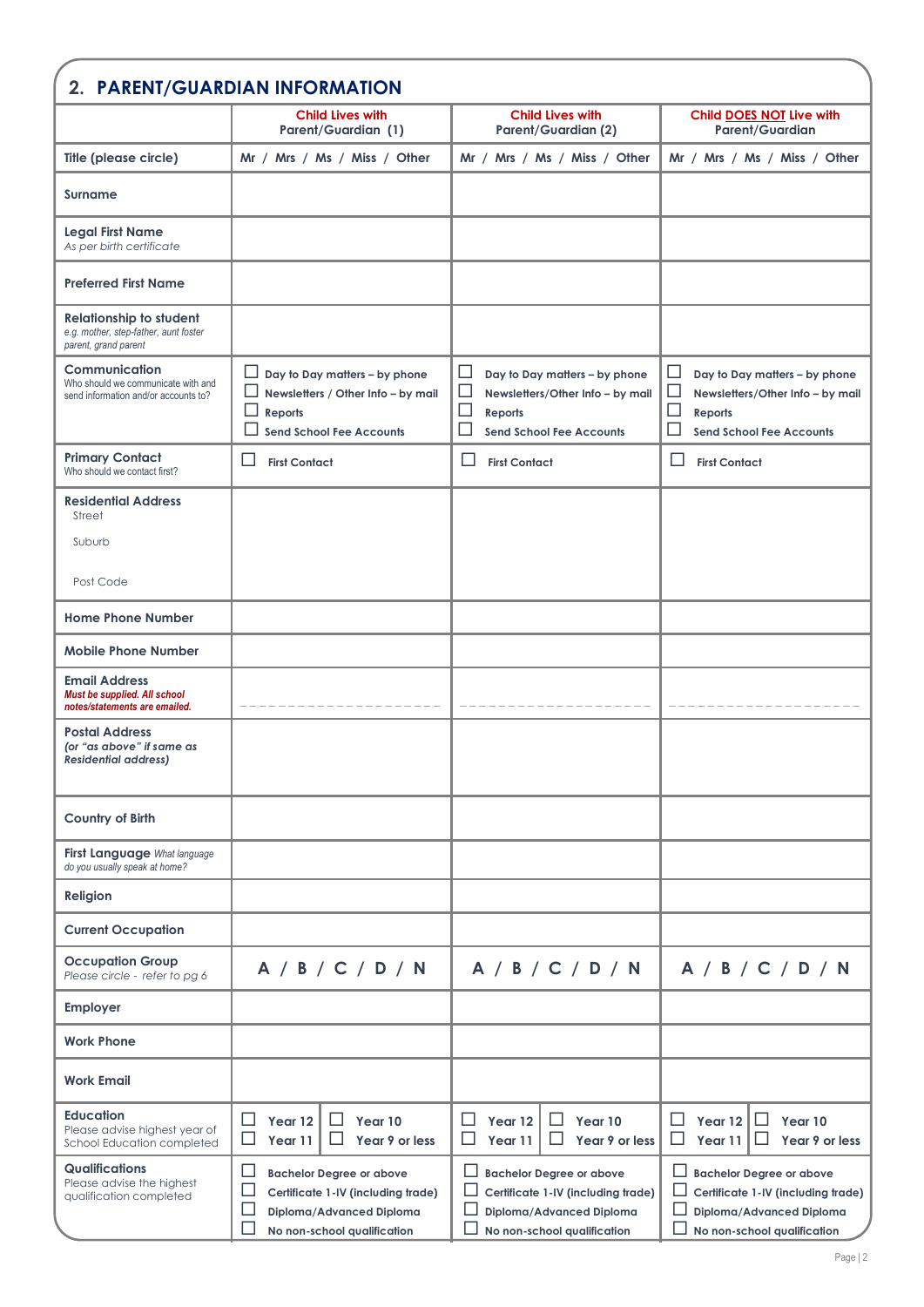# **3. STUDENT MEDICAL/HEALTH INFORMATION**

Please provide all required information to allow us to meet our duty of care obligations and facilitate the smooth transition of your son into our school. It will assist the school to implement appropriate adjustments and strategies to meet his particular needs. **All relevant information/reports/assessment must be attached for any known or suspected special needs, disability, impairment,**  disorder, injury or learning difficulty ticked below. The school may seek parental consent to discuss the matter with the child, with a provider of medical or counselling information to obtain third party verification or opinion. **If the information is not provided or is incomplete, incorrect or misleading, current or ongoing enrolment may be reviewed.**

### **MEDICAL CONDITIONS**

| Please specify any known conditions the student suffers from (e.g. asthma, diabetes) and any prescribed medications taken.                                                                                                                                                                                                          |   |                       |            |                                              |            |           |
|-------------------------------------------------------------------------------------------------------------------------------------------------------------------------------------------------------------------------------------------------------------------------------------------------------------------------------------|---|-----------------------|------------|----------------------------------------------|------------|-----------|
| Please specify any known allergies the student has.                                                                                                                                                                                                                                                                                 |   |                       |            |                                              |            |           |
|                                                                                                                                                                                                                                                                                                                                     |   |                       |            |                                              |            |           |
| Has the student being diagnosed as being at risk of anaphylaxis?                                                                                                                                                                                                                                                                    |   |                       | $\Box$ Yes | $\Box$ No                                    |            |           |
| Does the student have an EpiPen?                                                                                                                                                                                                                                                                                                    |   |                       | $\Box$ Yes | $\Box$ No                                    |            |           |
| It is mandatory for parents/guardians to advise the School in writing of management plans for the medical conditions or allergies identified in this form with advice<br>from medical practitioners included in instances where a formal diagnosis has been made. Please attach copies of the relevant information and action plans |   |                       |            |                                              |            |           |
|                                                                                                                                                                                                                                                                                                                                     |   |                       |            |                                              |            |           |
| <b>SPECIAL NEEDS</b>                                                                                                                                                                                                                                                                                                                |   |                       |            |                                              |            |           |
| Is your son eligible or currently receiving National Disability Insurance Scheme (NDIS) support?                                                                                                                                                                                                                                    |   |                       |            |                                              | $\Box$ Yes | $\Box$ No |
| Has your son ever repeated a year, or been advanced a year at school?                                                                                                                                                                                                                                                               |   |                       |            |                                              | $\Box$ Yes | $\Box$ No |
| Do you anticipate that any accommodations and/or learning adjustments will be required for your son, having regard to:                                                                                                                                                                                                              |   |                       |            |                                              |            |           |
| any accommodations or adjustments made at the student's previous schools<br>α.                                                                                                                                                                                                                                                      |   |                       |            |                                              | $\Box$ Yes | $\Box$ No |
| any external or medical support the student currently requires, and<br>b.                                                                                                                                                                                                                                                           |   |                       |            |                                              | $\Box$ Yes | $\Box$ No |
| any other matter the School would consider relevant?<br>C.                                                                                                                                                                                                                                                                          |   |                       |            |                                              | $\Box$ Yes | $\Box$ No |
| Has another school/teacher suggested that your son may have a learning disability or ever been assessed for one?                                                                                                                                                                                                                    |   |                       |            |                                              | $\Box$ Yes | $\Box$ No |
| Are you aware of any emotional, physical or mental health issue suffered by your son?                                                                                                                                                                                                                                               |   |                       |            |                                              | $\Box$ Yes | $\Box$ No |
| Does your son present with:                                                                                                                                                                                                                                                                                                         |   |                       |            |                                              |            |           |
| autism (ASD)<br>$\Box$                                                                                                                                                                                                                                                                                                              | □ | vision impairment     | $\Box$     | intellectual disability/ developmental delay |            |           |
| □<br>hearing impairment                                                                                                                                                                                                                                                                                                             | □ | mental health issues  | $\Box$     | oral language/communication difficulties     |            |           |
| □<br>ADD/ADHD                                                                                                                                                                                                                                                                                                                       | □ | acquired brain injury | $\Box$     | behavioural concerns/disorder                |            |           |
| □<br>giftedness                                                                                                                                                                                                                                                                                                                     | □ | physical impairment   | $\Box$     |                                              |            |           |
| Has your son ever been referred to a:                                                                                                                                                                                                                                                                                               |   |                       |            |                                              |            |           |
| pediatrician<br>□                                                                                                                                                                                                                                                                                                                   | □ | physiotherapist       | $\Box$     | occupational therapist                       |            |           |
| psychologist/counsellor<br>□                                                                                                                                                                                                                                                                                                        | □ | audiologist           | $\Box$     | speech pathologist                           |            |           |
| psychiatrist<br>□                                                                                                                                                                                                                                                                                                                   | □ | continence nurse      | $\Box$     | other specialist (please specify)            |            |           |
| Have you attached all relevant information/reports and details?                                                                                                                                                                                                                                                                     |   |                       |            |                                              | $\Box$ Yes | $\Box$ No |
| <b>SOCIAL &amp; EMOTIONAL</b>                                                                                                                                                                                                                                                                                                       |   |                       |            |                                              |            |           |
|                                                                                                                                                                                                                                                                                                                                     |   |                       |            |                                              |            |           |
| Has your son been expelled, suspended or asked to leave a school for any reason?                                                                                                                                                                                                                                                    |   |                       |            |                                              | $\Box$ Yes | $\Box$ No |
| To your knowledge, is there anything in your son's history or circumstances (including medical<br>history), which might pose a risk of any type to themselves, other students, or staff at this School?                                                                                                                             |   |                       |            |                                              | $\Box$ Yes | $\Box$ No |
|                                                                                                                                                                                                                                                                                                                                     |   |                       |            |                                              |            |           |
| Consent                                                                                                                                                                                                                                                                                                                             |   |                       |            |                                              |            |           |
| I/We understand that my/our son's enrolment may involve Simonds Catholic College obtaining information about my son such as formal education assessments or                                                                                                                                                                         |   |                       |            |                                              |            |           |
| psychology and speech pathology reports for the purpose of my son's learning profile, educational and wellbeing needs.                                                                                                                                                                                                              |   |                       |            |                                              |            |           |
| I/We given permission for Simonds Catholic College to contact my son's current school and request them to provide any additional information required. Please note<br>in line with Catholic Education Melbourne guidelines, details of all applications can be shared with other Catholic Colleges in our region.                   |   |                       |            |                                              |            |           |
|                                                                                                                                                                                                                                                                                                                                     |   |                       |            |                                              |            |           |
| Signature of Mother / Guardian                                                                                                                                                                                                                                                                                                      |   |                       | Print Name |                                              | Date       |           |
|                                                                                                                                                                                                                                                                                                                                     |   |                       |            |                                              |            |           |
| Signature of Father / Guardian                                                                                                                                                                                                                                                                                                      |   |                       | Print Name |                                              | Date       |           |
|                                                                                                                                                                                                                                                                                                                                     |   |                       |            |                                              |            |           |
| Student and Parent/Carer Code of Conduct available upon request                                                                                                                                                                                                                                                                     |   |                       |            |                                              |            |           |
|                                                                                                                                                                                                                                                                                                                                     |   |                       |            |                                              |            |           |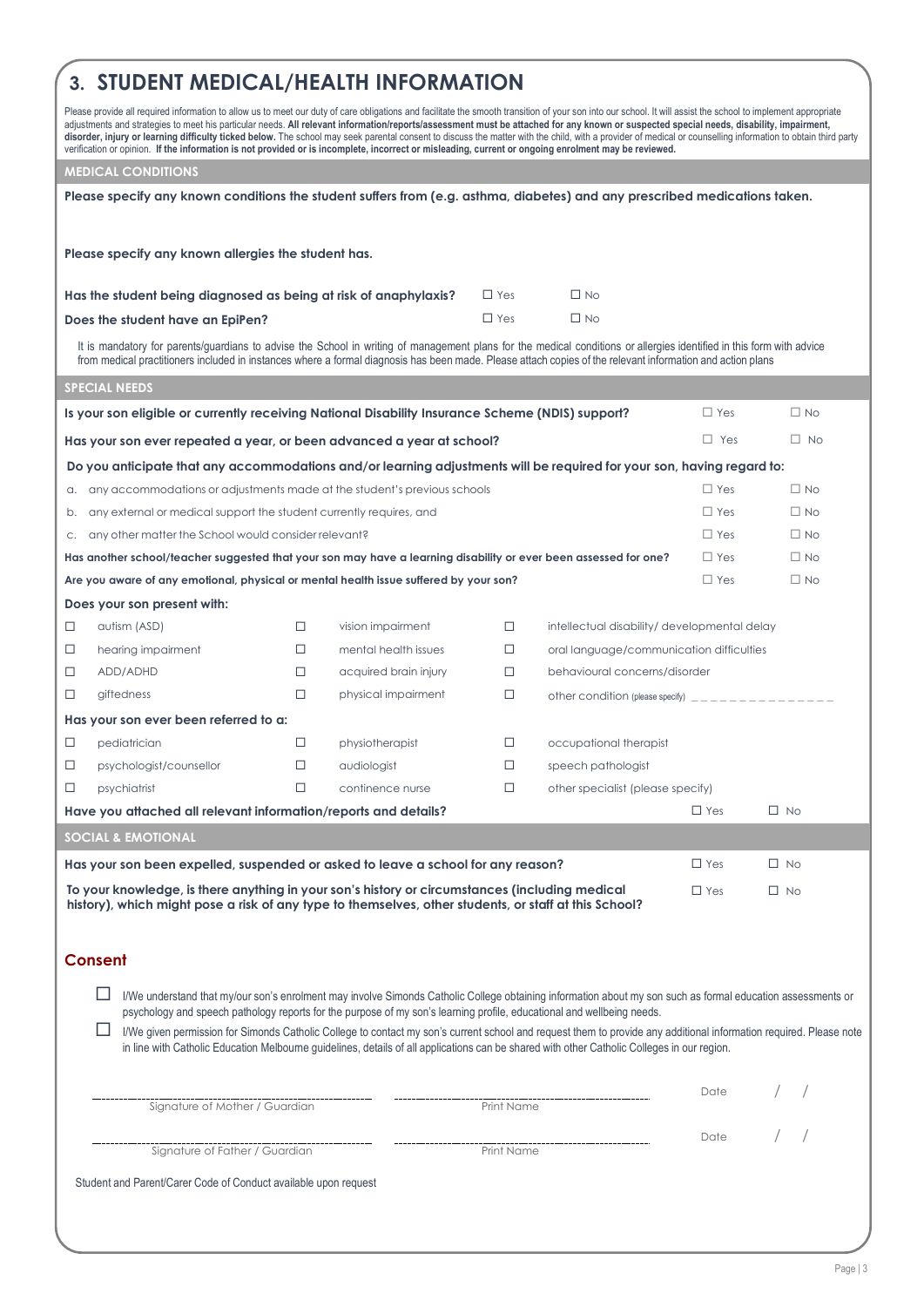| The current fee schedule is published on our website https://www.sccmelb.catholic.edu.au/enrol/fees. Please note fees are subject to<br><b>Fee Agreement</b><br>change and students who study VET will be required to pay an additional fee, dependent on the VET subject and provider chosen. |  |  |  |  |
|------------------------------------------------------------------------------------------------------------------------------------------------------------------------------------------------------------------------------------------------------------------------------------------------|--|--|--|--|
| Yes $\Box$<br>$N$ o $\Box$<br>Do you require split billing of your Fee Account? If yes, further details will need to be provided                                                                                                                                                               |  |  |  |  |
| Yes $\Box$<br>$N_O$ $\Box$<br>Are there any Court Orders in place regarding the payment of School Fees? If yes, please attach a copy.                                                                                                                                                          |  |  |  |  |
| Yes $\Box$<br>$N_O$ $\Box$<br>Youth Allowance (16 years and over)                                                                                                                                                                                                                              |  |  |  |  |
| Yes $\Box$<br>Do you hold a current Health Care Card / Concession Card?                                                                                                                                                                                                                        |  |  |  |  |
| Health Care Card / Concession Card Number:<br><b>Expiry Date:</b>                                                                                                                                                                                                                              |  |  |  |  |

Pro-rata tuition fees apply where a student enrols after February. A pro-rata reduction is also made for students leaving Simonds Catholic College provided a minimum of 6 weeks' notice is given and an **Exit Form** is completed. 6 weeks' tuition fees are imposed in lieu of notice unless granted an exemption by the Business Manager.

Please note a \$350 Enrolment Acceptance Deposit is payable (non-refundable) which will be deducted from your first school fee statement.

The Parents/Carers signing this agreement hereby agree to be responsible (jointly and/or severally) for the payment of all future fees and charges by the due dates as raised by the school for all future years that your child remains enrolled at the school. If my/our financial situation should change, I/we will contact the College Business Manager immediately. **In the event that fees are in significant arrears (an amount as deemed by the College), a collection agency may be engaged to recover any debts, the cost of which is borne by the debtor/family.** (Fee Payment and Collection of Unpaid Fees Policy available upon request).

## **STATEMENT OF COMMITMENT & CONFIRMATION OF INFORMATION**

In applying for a place at Simonds Catholic College, I am / we are willing to abide by the conditions listed below with regard to the student covered by this application. I / We agree that this Enrolment Application Form is a legally binding document and signing theform is your acceptance of the terms and conditions of the College, including fee payment (please see the Fee Section). (This application requires the signature of both Parents/Carers and if both Parents/Carers have not signed the form the circumstances should be indicated). Please be aware that whoever signs the enrolment form is the person legally responsible.

- 1. To support the aims and practices of Simonds Catholic College, Catholic teachings and values are central to the life ofSimonds Catholic College.
- 2. To support the school's education and faith development programs, and our son's participation in excursions, camps,retreats, reflection days and sports carnivals and we accept that exemptions can only be granted in exceptional circumstances.
- 3. To attend Parent Information Nights and Parent / Teacher interviews.
- 4. To ensure that correct uniform is purchased and worn in the appropriate way.
- 5. To purchase every item on the booklist for every subject my son is enrolled in, including general stationery items.
- 6. To enter a laptop rental agreement with the College.
- 7. To undertake to adhere to all the rules made for the safe and effective operation of the school and to follow the Parent and Student Codes of Conduct attached to this document.
- 8. To check my son's diary, Newsletters and any correspondence in order to keep informed of College activities.

 I/We confirm that the information provided in this form is accurate and up to date to the best of my/our knowledge and I/We agree to inform the College immediately of any errors of missing information as soon as it is known. As a party to this agreement, you must continue to provide information as circumstances change and documents are created by us requesting up to date student information.

 $\Box$  I/We the undersigned, understand and agree to the Conditions of Enrolment at Simonds Catholic College and understand that full and frank disclosure of all information relevant to our son's enrolment is required, otherwise initial and ongoing enrolment may be affected or terminated.

| Signature of Mother / Guardian | Print Name | Date $/$ / |  |
|--------------------------------|------------|------------|--|
| Signature of Father / Guardian | Print Name | Date $/$ / |  |
|                                |            |            |  |

| <b>NOTES</b> Are there any notes you would like to add in relation to this application? |
|-----------------------------------------------------------------------------------------|
|                                                                                         |
|                                                                                         |
|                                                                                         |
|                                                                                         |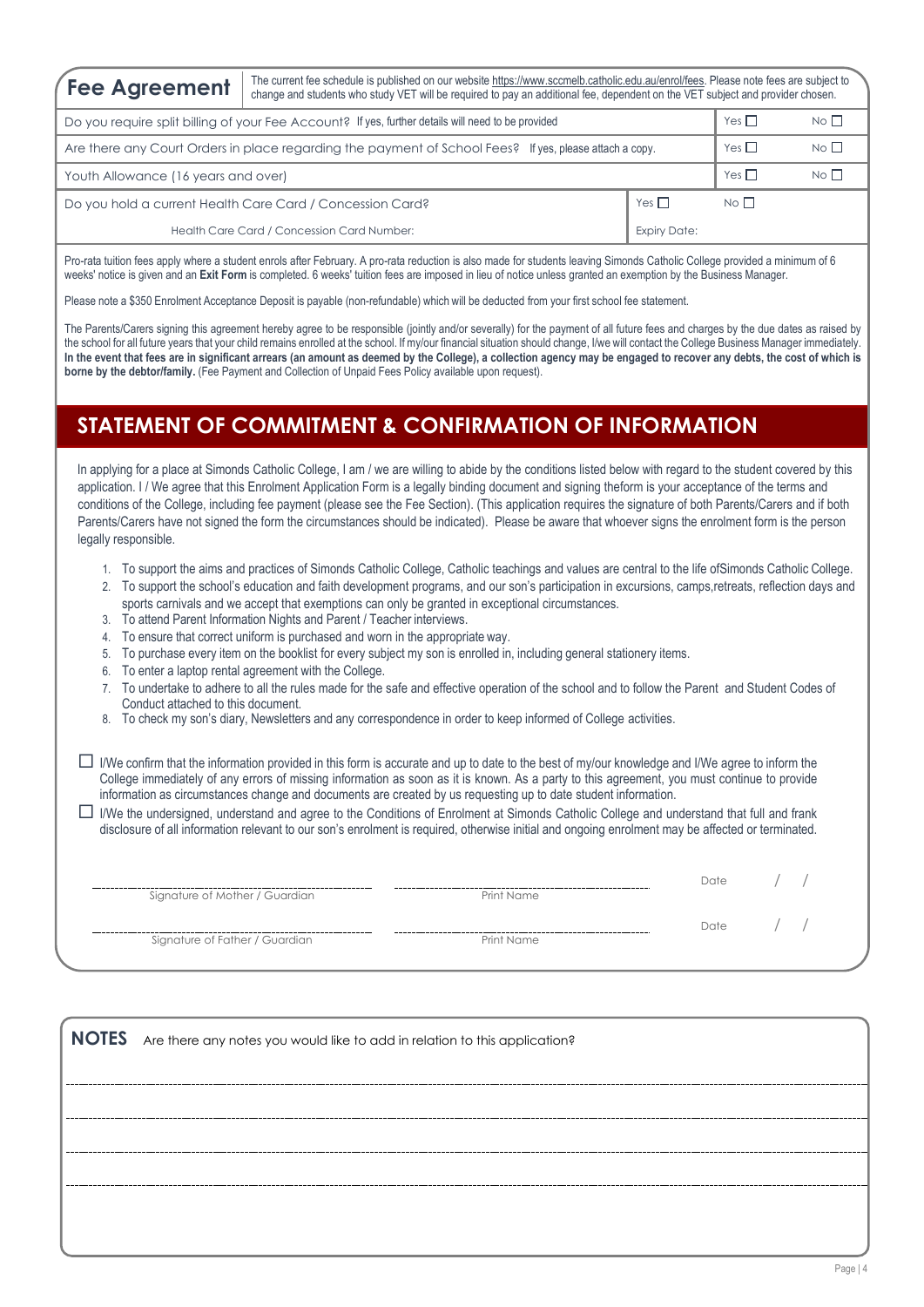### **COLLECTION NOTICE**

- 1. The School collects personal information, including sensitive information about students and parents or guardians and family members before and during the course of a student's enrolment at the School. This may be in writing, through technology systems or in the course of conversations and may be direct from the individual or from another source. The primary purpose of collecting this information is to enable the School, Catholic Education Offices and the Catholic Education Commission of Victoria Ltd (CECV) to meet its educational, administrative and duty of care responsibilities to the student to enable them to take part in all the activities of the school.
- 2. Some of the information the School collects is to satisfy the School's legal obligations, particularly to enable the School to discharge its duty of care.
- 3. Laws governing or relating to the operation of a school require certain information to be collected and disclosed. These include relevant Education Acts and Public Health and Child Protection laws.
- 4. Health information about students (which includes information about any disability as defined by the Disability Discrimination Act 1992) is sensitive information within the terms of the Australian Privacy Principles (APPs) under the Privacy Act 1988. The School may require medical reports about students from time to time and may otherwise collect sensitive information about students and their families.
- 5. If any personal information requested by the School is not provided, this may affect the School's ability to enrol a student, respond to enquiries, provide the student with educational and support services orallow a person to visit the School.
- 6. The School may disclose personal and sensitive information for administrative, educational and support purposes (or may permit the information to be directly collected by third parties). This may include
	- to: School service providers such as the CECV, Catholic Education Offices,school governing bodies and other dioceses
	- third party service providers that provide online educational and assessment support services or applications such as iSimonds, which mayinclude email and instant messaging
	- CECV and Catholic Education Offices to discharge its responsibilities under the Australian Education Regulation 2013 (Regulation) and the Australian Education Act 2013 (Cth) (AE Act) relating to students with adisability, including ongoing evaluation of funding adequacy for individual students
	- CECV to support the training of selected staff in the use of schools' systems, such as Synergetic
	- another school to facilitate the transfer of a student
	- Federal and State government departments and agencies acting
	- onbehalf of the government e.g. for audit purposes health service providers, and people providing educational support and health services to the School, including specialist visiting teachers, sports
	- coaches, volunteers, counsellors and providers of learning and assessment tools
	- assessment and educational authorities, including the Australian Curriculum, Assessment and Reporting Authority
	- people providing administrative and financial services to the School
	- anyone you authorise the School to disclose information to; and • anyone to whom the School is required or authorised to disclose the information to by law, including under child protection laws.
- 7. The school is required by the Federal Australian Education Regulation (2013) and Australian Education Act 2013 (Cth) (AE Act) to collect and disclose certain information under the Nationally Consistent Collection of Data (NCCD) on students with a disability. The school provides the required information at an individual student level to the Catholic Education Offices and the CECV, as an approved authority. Approved authorities must comply with reporting, record keeping and data quality assurance obligations under the NCCD. Student information provided to the federal government for the purpose of the NCCD does not explicitly identify any student.
- 8. Personal information collected from students is regularly disclosed to their parents or guardians.
- 9. If you make an enrolment application to another School, personal information including health information provided during the application stage may be collected from, or shared with, the other school.
- 10. The School may use online or 'cloud' service providers to store personal information and to provide services to the School that involve the use of personal information, such as services relating to email, instant messaging and education and assessment applications. Some limited personal information may also be provided to these service providers to enable them to authenticate users that access their services. This personal information may reside on a cloud service provider's servers which may be situated outside Australia. Further information about the School's use of an online or 'cloud' service providers is contained in the School's Privacy Policy. 11.
- The School's Privacy Policy, accessible on the School's website, sets out how parents or students may seek access to and correction of their personal information which the School has collected and holds. However, access may be refused in certain circumstances such as where access would have an unreasonable impact on the privacy of others, where access may result in a breach of the School's duty of care to the student, where students have provided information in confidence or where the School is otherwise required or authorised by law to refuse access. Any refusal will be notified in writing with reasons (unless, given the grounds for refusal, it would be unreasonable to provide reasons).
- 12. The School makes reasonable efforts to be satisfied about the protection of any personal information that may be collected, processed and stored outside Australia in connection with any cloud and third party services and will endeavour to ensure it will be located in countries with substantially similar protections as the APPs.
- 13. Where personal, including sensitive information is held by a cloud computing service provider on behalf of CECV for educational and administrative purposes, it may be stored on servers located within or outside Australia.
- 14. School personnel and the school's service providers, and the CECV and its service providers, may have the ability to access, monitor, use or disclose emails, communications (e.g. instant messaging), documents and associated administrative data for the purposes of administering the ICON system and ensuring its proper use.
- 15. The School may disclose limited personal information to the school parish to facilitate religious and sacramental programs, and other activities such as fundraising.
- 16. The School's Privacy Policy is accessible via the school website or from the School office. The policy sets out how parents, guardians or students may seek access to, and correction of their personal information which the School has collected and holds. However, access may be refused in certain circumstances such as where access would have an unreasonable impact on the privacy of others, or may result in a breach of the School's duty of care to the student, or where students have provided information in confidence. Any refusal will be notified in writing with reasons if appropriate.
- 17. The School's Privacy Policy also sets out how parents and students can make a complaint if they believe there has been a breach of the APPs and how the complaint will be handled.
- 18. The School may engage in fundraising activities. Information received from you may be used to make an appeal to you. [It may also be disclosed to organisations that assist in the School's fundraising activities solely for that purpose.] We will not disclose your personal information to third parties for their own marketing purposes without your consent.
- 19. On occasions information such as academic and sporting achievements, student activities and similar news is published in School newsletters and magazines, on our intranet and on our website. This may include photographs and videos of student activities such as sporting events, school camps and school excursions. The School will obtain permissions from the student's parent or guardian (and from the student if appropriate) prior to publication to enable the school to include such photographs or videos [or other identifying material] in our promotional material or otherwise make this material available to the public such as on the internet. The school may obtain permissions annually, or as part of the enrolment process. Permissions obtained at enrolment may apply for the duration of the student's enrolment at the school unless the school is notified otherwise. Annually, the school will remind parents and guardians to notify the school if they wish to vary the permissions previously provided.
- 20. If you provide the School with the personal information of others, such as other family members, doctors or emergency contacts, we encourage you to inform them you are disclosing that information to the School and the reasons why.

#### NOTES:

The College uses Apps including Facebook and Instagram. The College also regularly uploads other information such as student/individual learning plans onto the Colleg Intranet via iSimonds.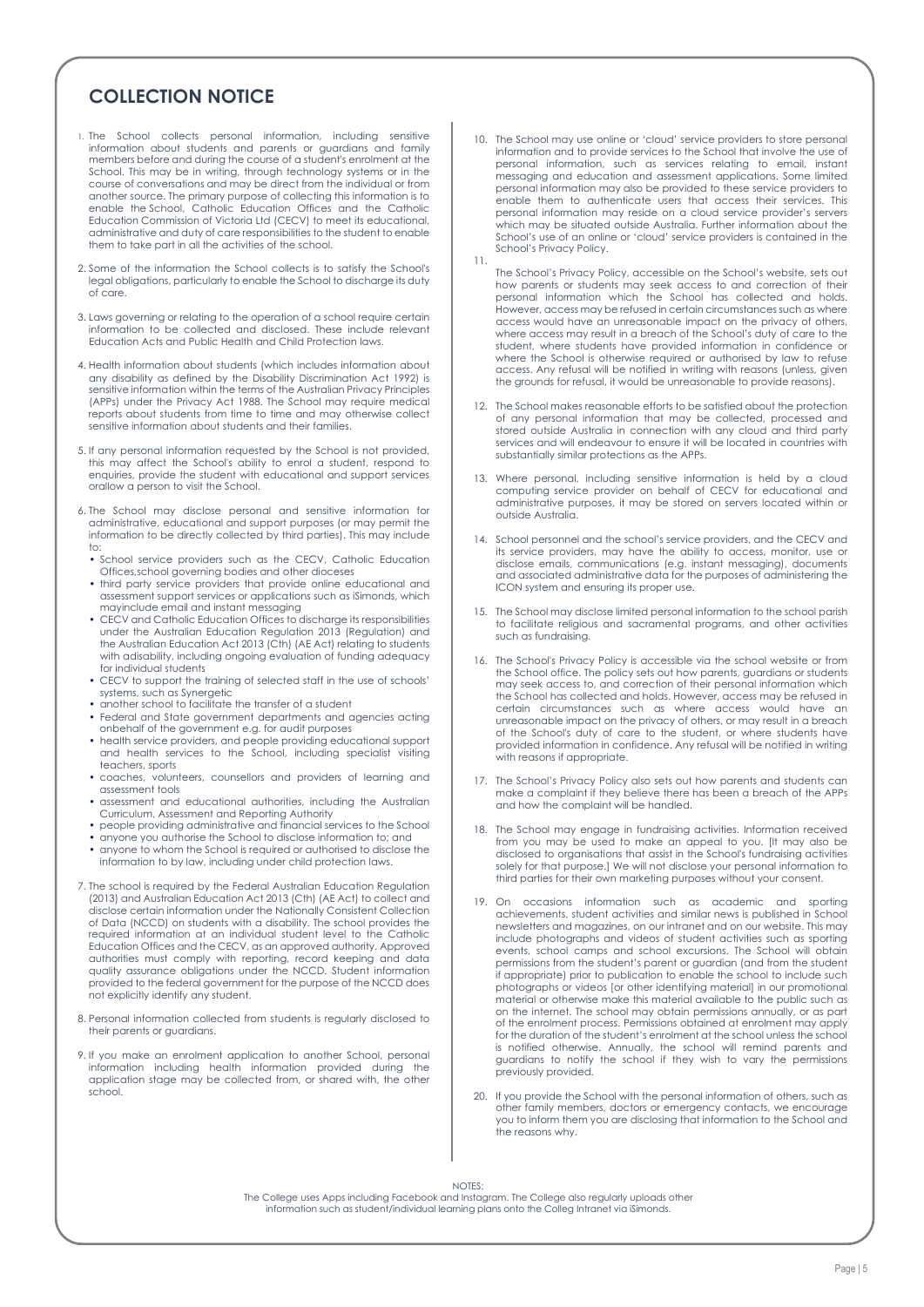### **OCCUPATION GROUPS** Please select the appropriate group from the following list:

#### **OCCUPATION GROUP A**

#### **SENIOR MANAGEMENT IN LARGE BUSINESS ORGANISATIONS, GOVERNMENT ADMINISTRATION AND DEFENCE AND QUALIFIED PROFESSIONALS**

#### **Senior management in large business organisations**

**Senior Executive / Manager /Department Head in industry, commerce, media or other large organisation**

**Business** [e.g. chief executive, managing director, company secretary, finance director, chief accountant, personnel/industrial relations manager, research and development manager] **Media** [e.g. newspaper editor, film/television/radio/stage producer/director/manager]

#### **Government administration**

**Public Service Manager** (Section head or above) [e.g. regional director, hospital/health services/nurse administrator, school principal, faculty head/dean, library/museum/gallery director, research /facility manager, police/fire services administrator]

#### **Defence Forces Commissioned officer**

**Qualified Professionals –** generally have a degree or higher qualifications and experience in applying this knowledge to: design, develop or operate complex systems, identify, treat and advise on problems, teach others

**Health** [e.g. GP or specialist, registered nurse, dentist, pharmacist,

optometrist,physiotherapist, chiropractor, veterinarian, psychologist, therapy professional, radiographer, podiatrist, dietician]

**Education** [e.g. school teacher, university lecturer,<br>VET/specialeducation/ESL/private teacher, education officer]

**Law** [e.g. judge, magistrate, barrister, coroner, solicitor, lawyer]

**Social Welfare** [e.g. social/welfare/community worker, counsellor, minister ofreligion, economist, urban/regional planner, sociologist, librarian, records

manager, archivist, interpreter/translator]<br>**Engineering** [e.g. architect, **Engineering** [e.g. architect, surveyor, chemical/civil/electrical/mechanical/mining/other engineer] **Science** [e.g. scientist, geologist, meteorologist, metallurgist] **Computing** [e.g. IT services manager, computer systems designer/administrator, software engineer, systems/applications programmer]

**Business** [e.g. management consultant, business analyst, accountant,

auditor,policy analyst, actuary, valuer]<br>**Air/sea transport** [e.g. aircraft pilot, flight officer, flying instructor, air traffic<br>controller, ship's captain/officer/pilot]

#### **OCCUPATION GROUP B**

#### **OTHER BUSINESS OWNERS/MANAGERS, ARTS/MEDIA/SPORTSPERSONS AND ASSOCIATEPROFESSIONALS**

#### **Business Owner / Manager**

**Farm/business owner/manager** [e.g. crop and/or livestock farmer/farm manager, stock and station agent, building/construction, manufacturing, mining, wholesale, import/export, transport business manager, real estate business]

**Specialist manager** [e.g. works manager, engineering manager, sales/marketing manager, purchasing manager, supply/shipping manager, customer service manager, property manager, personnel, industrial relations]

**Financial services manager** [e.g. bank branch manager, finance/investment/insurance broker, credit/loans officer]

**Retail sales/services manager** [e.g. shop, post office, restaurant, real estateagency, travel agency, betting agency, petrol station, hotel/motel/caravan park, sports centre, theatre/cinema, gallery, car rental, car fleet, railway station]

#### **Arts /media / sportspersons**

**Artist/Writer** [e.g. editor, journalist, author, media presenter, photographer,designer, illustrator, musician, actor, dancer, painter, potter, sculptor] **Sports** [e.g. sportsman/woman, coach, trainer, sports official]

#### **Associate professionals –** generally have diploma /technical qualificationsand provide support to managers and professionals **Medical, science, building, engineering, computer**  technician/associateprofessional

**Health/social welfare** [e.g. enrolled nurse, community health worker, paramedic/ambulance officer, massage therapist, welfare/parole officer, youth worker, dental hygienist/technician]

**Law** [e.g. police officer, government inspector, examiner or assessor, occupational/environmental health officer, security advisor, private, law clerk, court officer, bailiff]

**Business/administration** [e.g. recruitment/employment/industrial relations/training officer, marketing/ advertising specialist, market research analyst, technical sales representative, retail buyer, office/business manager, project manager/administrator, other managing supervisors] **Defence Forces** [e.g. senior non-commissioned officer]

**Other** [e.g. library technician, museum/gallery technician, research assistant,proof reader]

#### **OCCUPATION GROUP C**

**TRADESMEN/WOMEN, CLERKS AND SKILLED OFFICE, SALES AND SERVICE STAFF**

**Tradesmen/women** aenerally have completed a 4 year Trade Certificate,

usually byapprenticeship. All tradesmen/women are included in this group. **Trades** [e.g. Electrician, plumber, welder, cabinet maker, carpenter, joiner, plasterer, tiler, stonemason, painter decorator, butcher, pastry cook, panel beater, fitter, toolmaker, aircraft engineer]

#### **Clerks, Skilled office, sales and service staff**

**Clerk** [e.g. bookkeeper, bank clerk, PO clerk, statistical/actuarial clerk, accounts/claims/audit/ payroll clerk, personnel records clerk, registry/filing clerk, betting clerk, production recording clerk, stores/inventory clerk, purchasing/order clerk, freight/transport/shipping clerk/despatcher, bond clerk, customs agent/clerk,customer inquiry/complaints/service clerk, hospital admissions clerk]

**Office** [e.g. secretary, personal assistant, desktop publishing operator,<br>switchboard operator]

**Sales** [e.g. company sales representative (goods and services), auctioneer,insurance agent/assessor/loss adjuster, market researcher] **Carer** [e.g. aged/disabled/refuge care worker, child care assistant, nanny] **Service** [e.g. meter reader, parking inspector, postal delivery worker, travel agent, tourguide, flight attendant, fitness instructor, casino dealer/gaming table supervisor]

#### **OCCUPATION GROUP D**

#### **MACHINE OPERATORS, HOSPITALITY STAFF, OFFICE ASSISTANTS, LABOURERS AND RELATED WORKERS**

#### **Drivers, mobile plant, production/processing machinery and other machinery operators**

**Driver or mobile plant operator** [e.g. car, taxi, truck, bus, tram or train driver, courier/deliverer, forklift driver, street sweeper driver, garbage collector, bulldozer/loader/grader/excavator operator, farm/horticulture/forestry machinery operator]

**Production/processing machine operator** [e.g. engineering, chemical, petroleum, gas, water, sewerage, cement, plastics, rubber, textile, footwear,wood/paper, glass, clay, stone, concrete, production/processing machine operator]

**Machinery operator** [e.g. photographic developer/printer, industrial spray painter,boiler/air- conditioning/ refrigeration plant, railway signals/points, crane/hoist/lift, bulk materials handling machinery]

#### **Hospitality, office staff**

**Sales staff** [e.g. sales assistant, motor vehicle/caravan/parts salesperson, checkoutoperator, cashier, bus/train conductor, ticket seller, service station attendant, car rental desk staff, street vendor, telemarketer, sales demonstrator, shelf stacker]

**Office staff** [e.g. typist, word processing/data entry/business machine operator, receptionist]

**Hospitality staff** [e.g. hotel service supervisor, receptionist, waiter, bar attendant,kitchenhand, fast food cook, usher, porter, housekeeper] **Assistant/aide** [e.g. trades' assistant, school/teacher's aide, dental assistant, veterinary nurse, nursing assistant, museum/gallery attendant, home helper, salonassistant, animal attendant]

#### **Labourers and related workers**

**Defence Forces** [other ranks (below senior NCO) without trade

qualification notincluded above] **Agriculture, horticulture, forestry, fishing, mining worker** [e.g. farm overseer, shearer,wool/hide classer, farm hand, horse trainer, nurseryman, greenkeeper, gardener, tree surgeon, forestry/logging worker, miner, seafarer/fishing hand]

**Other worker** [e.g. labourer, factory hand, storeman, guard, cleaner, caretaker,laundry worker, trolley collector, car park attendant, crossing supervisor]

#### **GROUP N**

#### **UNEMPLOYED FOR MORE THAN 12 MONTHS**

*If you are not currently in paid work but have had a job in the last 12 months, or haveretired in the last 12 months, please use your last occupation to select from the list.*

*If you have not been in paid work for the last 12 months, enter 'N' into the 'occupation code' field on the enrolment form.*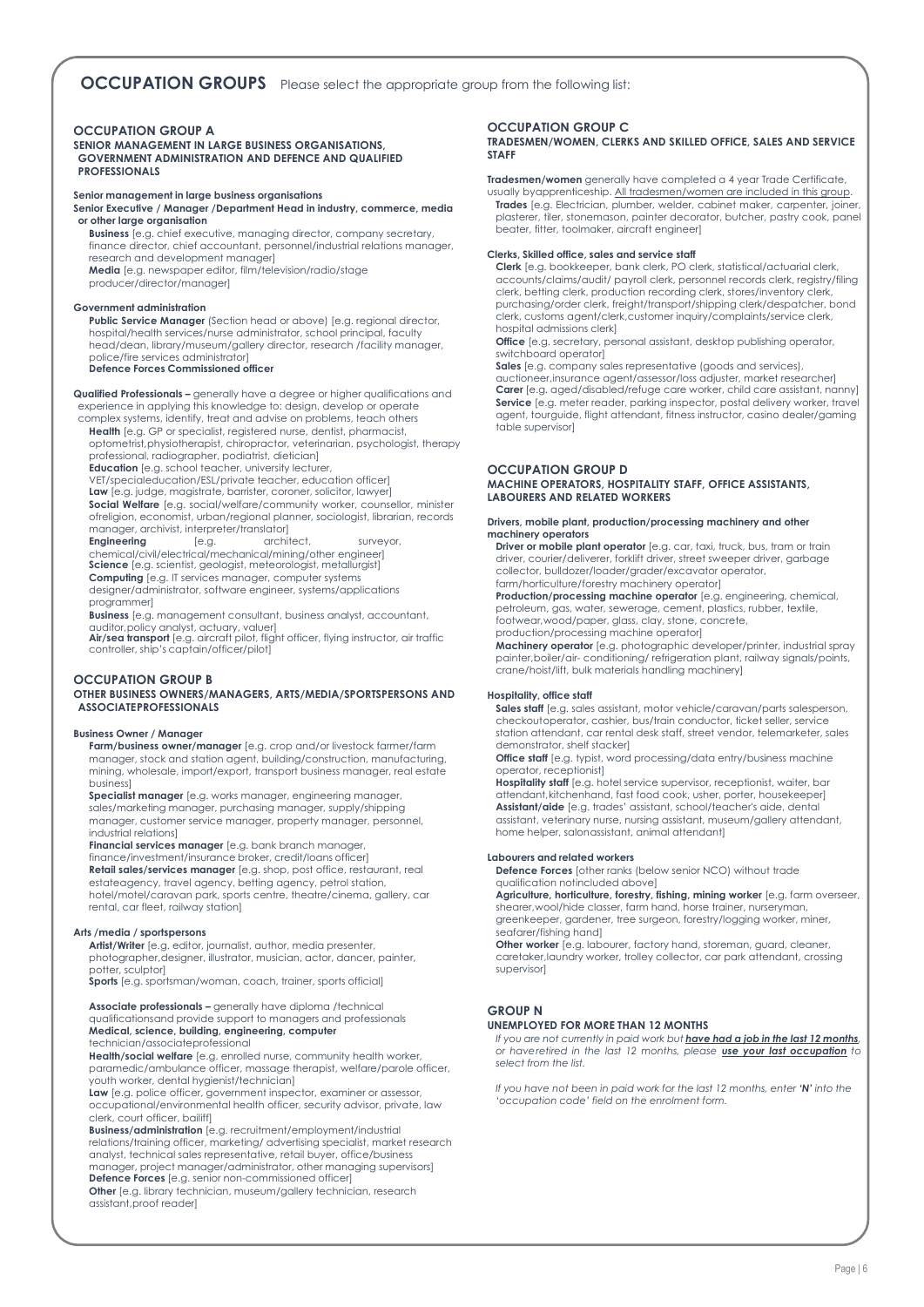

# **Enrolment Application Payment & Checklist SIMONDS CATHOLIC COLLEGE**

**Postal Address:** 273 Victoria St, West Melbourne VIC 3003<br> **Email:** info@sccmelb.catholic.edu.au **Website:** www **Email:** [info@sccmelb.catholic.edu.au](mailto:info@sccmelb.catholic.edu.au) **Website**: www. sccmelb.catholic.edu.au **T:** (03) 9321 9200

| 1. STUDENT DETAILS                                                                                                                                                                                                                       |                                                                                        |  |  |  |
|------------------------------------------------------------------------------------------------------------------------------------------------------------------------------------------------------------------------------------------|----------------------------------------------------------------------------------------|--|--|--|
| Student<br><b>Name</b>                                                                                                                                                                                                                   | <b>Entry Year Level</b><br><b>Entry Year</b><br>(eg. Year 7)<br>(eg. 2022)             |  |  |  |
| <b>DOCUMENT CHECKLIST</b><br>$2_{-}$                                                                                                                                                                                                     |                                                                                        |  |  |  |
| <b>Completed Enrolment Application Payment &amp; Checklist (this page)</b>                                                                                                                                                               | $\Box$<br>Completed Application for Enrolment Form (pages 1-3)                         |  |  |  |
| Copy of Birth Certificate or Passport<br>$\mathbf{I}$                                                                                                                                                                                    | $\Box$<br>Consent provided regarding previous school contact (page 3)                  |  |  |  |
| Copy of Baptismal Certificate (if child has been baptised)                                                                                                                                                                               | $\Box$<br>Completed Fee Agreement (page 4)                                             |  |  |  |
| Copy of Australian visa (if applicable)<br>$\blacksquare$                                                                                                                                                                                | $\Box$<br>If applicable - Court Orders attached                                        |  |  |  |
| Copy of Australian Citizenship Certificate or Passport (if applicable)<br>$\blacksquare$                                                                                                                                                 | Statement of Commitment & Confirmation of Information (page 4)                         |  |  |  |
| Copy of most recent Semester reports<br>П                                                                                                                                                                                                | □<br>Completed                                                                         |  |  |  |
| Copy of most recent NAPLAN test report<br>П                                                                                                                                                                                              | □<br>Signed by both parents/guardians                                                  |  |  |  |
| Copy of specialists' reports (if any)                                                                                                                                                                                                    | $\Box$<br>$\triangleright$ Enrolment Application Fee of \$110 (section 3 on this page) |  |  |  |
| Applications to enrol at Simonds Catholic College will not be processed until the Application for Enrolment Form, Enrolment Application Fee (\$110)<br>payment (see below) and all supporting documentation (listed above) are received. |                                                                                        |  |  |  |
| 3. Enrolment Application Fee                                                                                                                                                                                                             |                                                                                        |  |  |  |
| Each enrolment application must be accompanied by a non-refundable Enrolment Fee of \$110.00.                                                                                                                                            |                                                                                        |  |  |  |
| <b>PAYMENT OPTIONS</b><br>Credit Card (see below)                                                                                                                                                                                        | Cheque (payable to Simonds Catholic College)                                           |  |  |  |
| Mastercard<br><b>Credit Card Information</b>                                                                                                                                                                                             | Visa                                                                                   |  |  |  |
| <b>Credit Card Number</b>                                                                                                                                                                                                                |                                                                                        |  |  |  |
| Name of Card Holder                                                                                                                                                                                                                      | <b>Expiry Date</b>                                                                     |  |  |  |
| <b>Card Holder Signature</b>                                                                                                                                                                                                             |                                                                                        |  |  |  |
|                                                                                                                                                                                                                                          |                                                                                        |  |  |  |

| <b>HOW DID YOU HEAR ABOUT US?</b>                                                                                                             |                                                                                                                  |                                                                         |  |  |  |
|-----------------------------------------------------------------------------------------------------------------------------------------------|------------------------------------------------------------------------------------------------------------------|-------------------------------------------------------------------------|--|--|--|
| <b>Primary School Newsletter</b>                                                                                                              | $\Box$ Principal visit to Primary School                                                                         | Past Student                                                            |  |  |  |
| Church Noticeboard<br>$\Box$ Reputation / Word of Mouth $\Box$ Internet Search<br>$\Box$ School Guide publication e.g. Catholic Schools Guide | $\Box$ website                                                                                                   | $\Box$ Press Advertisements<br>$\Box$ Social Media (Instagram/Facebook) |  |  |  |
| $\vert$ Talk & Tour Tour                                                                                                                      | In making your decision to enrol your son at Simonds Catholic College, did you attend?<br>Personal Tour<br>Other |                                                                         |  |  |  |